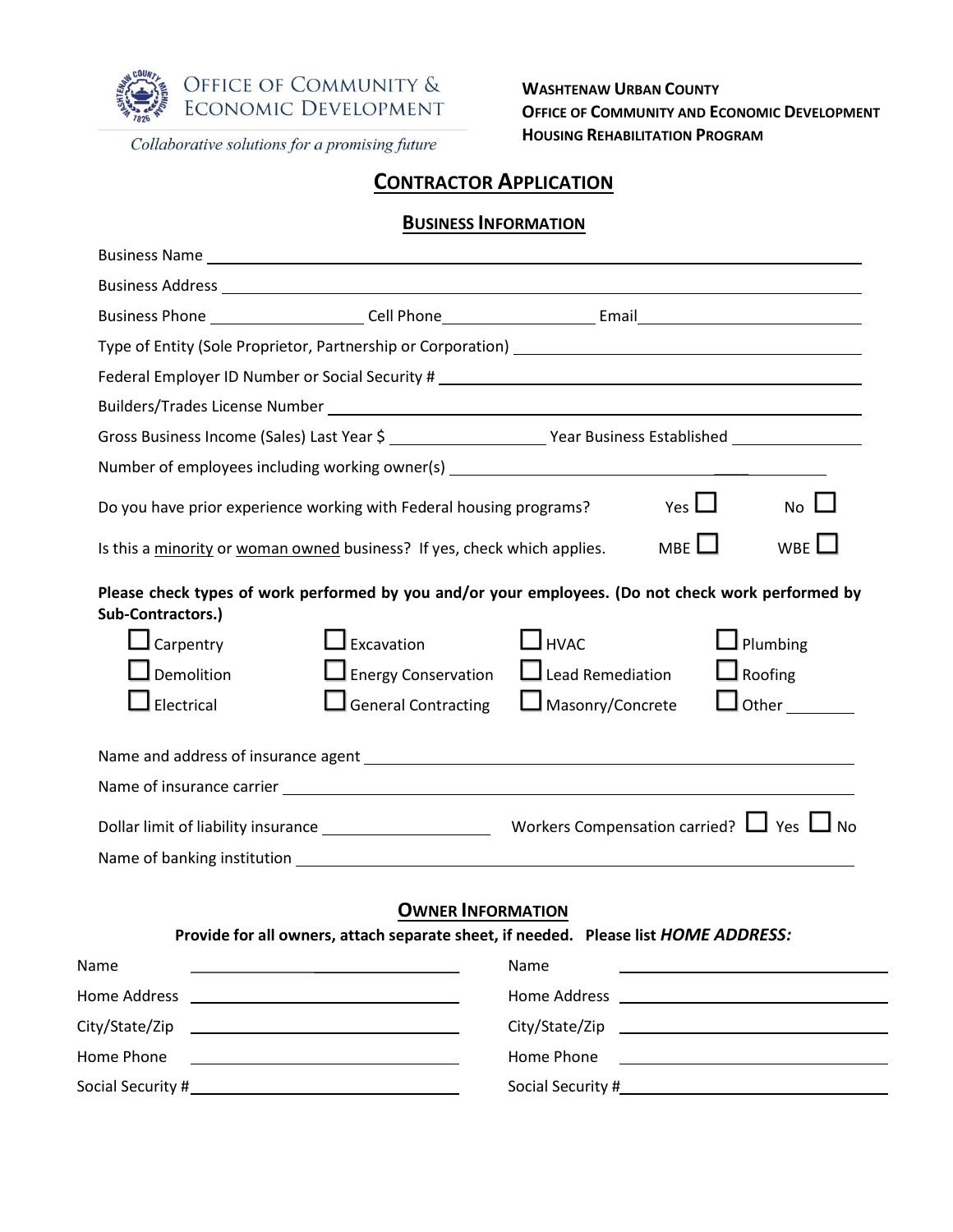### **CUSTOMER REFERENCES**

# **(List four jobs currently underway or most recently completed)**

*Include complete addresses for all references*

| Type of Work                                                                                                                                                                                                                  | Type of Work<br><u> 1989 - Andrea Andrew Maria (h. 1989).</u>                                                                                                                                                                                 |  |
|-------------------------------------------------------------------------------------------------------------------------------------------------------------------------------------------------------------------------------|-----------------------------------------------------------------------------------------------------------------------------------------------------------------------------------------------------------------------------------------------|--|
| the control of the control of the control of the control of the control of the control of the control of the control of the control of the control of the control of the control of the control of the control of the control |                                                                                                                                                                                                                                               |  |
| Owner's Name<br><u> 1989 - Johann Barn, amerikansk politiker (d. 1989)</u>                                                                                                                                                    | Owner's Name                                                                                                                                                                                                                                  |  |
|                                                                                                                                                                                                                               |                                                                                                                                                                                                                                               |  |
|                                                                                                                                                                                                                               |                                                                                                                                                                                                                                               |  |
| Type of Work<br><u> Alexandria de la contrada de la contrada de la contrada de la contrada de la contrada de la contrada de la c</u>                                                                                          | Type of Work<br><u> 1989 - Andrea Barbara, politikar politikar (h. 1989)</u>                                                                                                                                                                  |  |
|                                                                                                                                                                                                                               |                                                                                                                                                                                                                                               |  |
|                                                                                                                                                                                                                               |                                                                                                                                                                                                                                               |  |
| Owner's Name<br><u> 1989 - Johann John Stone, mars et al. (</u>                                                                                                                                                               | the control of the control of the control of the control of the control of the control of the control of the control of the control of the control of the control of the control of the control of the control of the control<br>Owner's Name |  |
| Owner's Address<br><u> 1989 - Johann Barn, fransk politik (d. 1989)</u>                                                                                                                                                       |                                                                                                                                                                                                                                               |  |
| Owner's Phone#<br><u> 1980 - Andrea Andrew Maria (h. 1980).</u>                                                                                                                                                               |                                                                                                                                                                                                                                               |  |

# **SUPPLIER/SUBCONTRACTOR REFERENCES (List four highest dollar volume suppliers or subcontractors)**

| Name                                                                                                                                                                         |                                                                                                                                     |
|------------------------------------------------------------------------------------------------------------------------------------------------------------------------------|-------------------------------------------------------------------------------------------------------------------------------------|
|                                                                                                                                                                              | <b>Name</b><br><u> Andreas Andreas Andreas Andreas Andreas Andreas Andreas Andreas Andreas Andreas Andreas Andreas Andreas Andr</u> |
| <u> 1989 - Andrea Santa Andrea Santa Andrea Santa Andrea Santa Andrea Santa Andrea Santa Andrea Santa Andrea San</u><br>Phone Number <u>________________________________</u> |                                                                                                                                     |
| Name<br><u> Alexandria de la contrada de la contrada de la contrada de la contrada de la contrada de la contrada de la c</u>                                                 | Name                                                                                                                                |
| Phone Number<br><u> 1989 - Andrea Andrew Maria (b. 1989)</u>                                                                                                                 | Dollar Volume Last Year                                                                                                             |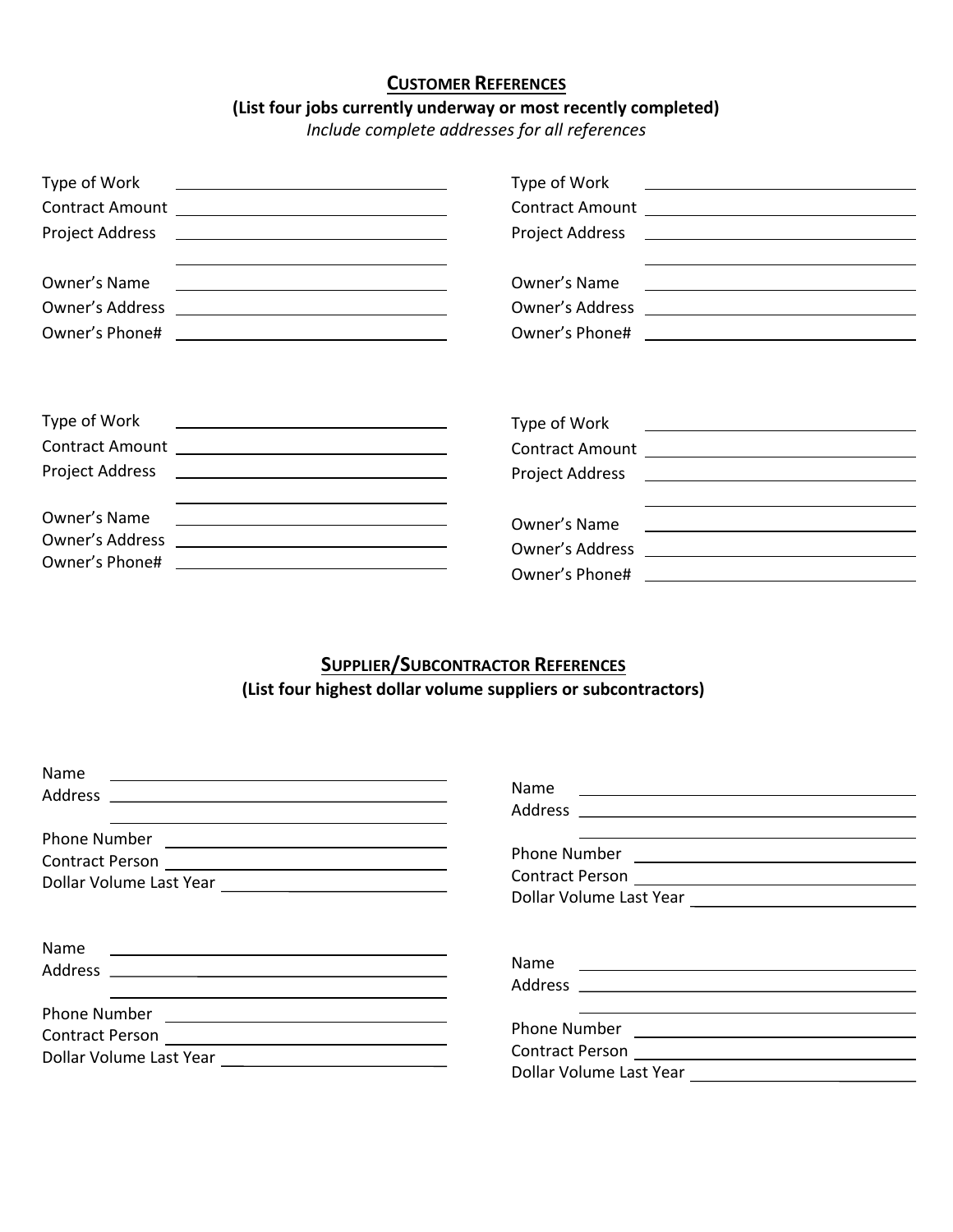### **BANKRUPTCY, DEFAULTS, FORECLOSURES, COMPLAINTS**

| Is the applicant presently debarred, suspended, proposed for<br>debarment, declared ineligible or voluntarily excluded from<br>covered transactions by any Federal department or agency?         | $\Box$ Yes $\Box$ No |
|--------------------------------------------------------------------------------------------------------------------------------------------------------------------------------------------------|----------------------|
| Has the applicant within a three year period preceding this<br>application been convicted of or had a civil judgment rendered<br>against them for the commission of fraud or a criminal offense? | $\Box$ Yes $\Box$ No |
| Is the applicant presently indicted for or otherwise criminally or<br>civilly charged by a government entity (Federal, State, or local)?                                                         | $\Box$ Yes $\Box$ No |
| Has the applicant within a three year period preceding this<br>application had one or more public transactions (Federal, State,<br>or local) terminated for cause or default?                    | $\Box$ Yes $\Box$ No |

#### **If any of the above questions are answered yes, please provide an explanation on an attached sheet.**

I hereby authorize the Washtenaw County Office of Community and Economic Development to verify and further investigate any of the information provided. I understand and agree that the Office of Community and Economic Development may conduct credit checks and reviews with Federal, State, local, and private sources named herein, and these sources may be contacted in order to obtain verification and further information. I certify that all information I have provided is true, correct, and complete to the best of my knowledge.

Applicant (print name of Business)

Name and Title of Authorized Representative

Date

Signature of Authorized Representative